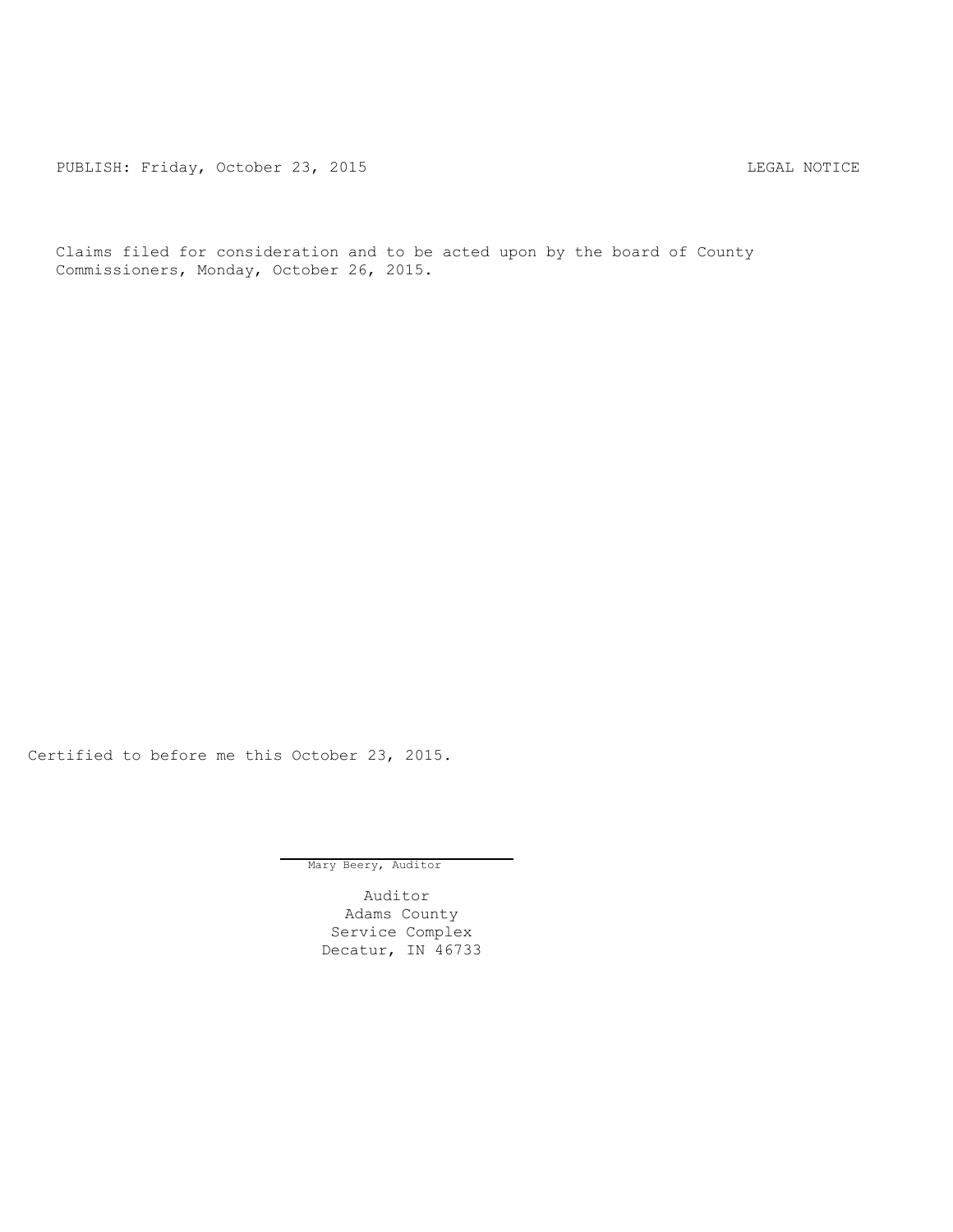

## **Claims Docket for Newspaper Adams County, Indiana**

## For Period: **9/29/2015** to **10/12/2015**

Date Claims to be Paid: **10/26/2015**

*313 W. Jefferson St. Decatur, IN 46733 (219) 724-2600*

| 266.10<br><b>Adams Memorial Hospital</b><br>Indiana Michigan Power<br>8,120.42<br>344.38<br>Arnold Lumber Co., Inc.<br>Berne Ready Mix<br>1,315.65<br><b>Berne Police Department</b><br>Berne Tri-Weekly News<br>231.00<br>2,330.61<br>Suburban Propane LP<br>132.00<br>758.66<br><b>BSN</b> Sports Inc<br>Chet's Pest Control<br>120.00<br>Cintas Location #338<br>54.35<br>City Of Decatur<br>961.11<br>Decatur True Value<br>227.72<br><b>Complete Printing Service</b><br>399.00<br>Dealership Holdings LLC<br>152.40<br>Craigville Telephone Comp<br>Decatur Daily Democrat<br>927.91<br>119.00<br><b>Decatur Dental Services</b><br>Douglas L. Bauman<br>52.50<br>111.15<br>1,250.60<br>Gordon Food Service<br>2,701.97<br>Erie Haven<br>Haggard-Sefton & Hirschy Funeral Home<br>300.00<br>159.60<br>Hilty Engine Service<br>I.C.O. Training Fund<br>4.00<br><b>Innovative Concepts</b><br>75.00<br>J & K Communications, Inc.<br>500.42<br>Joe Spaulding<br>5.49<br>169.48<br>Lehman Feed Mill<br>1,057.00<br>Kiess Electric<br>60.00<br>795.92<br>Mark S. Gresla, MD<br>Mind's Eye Graphics<br>431.29<br>151.30<br>Monroe Water Department<br>Nipsco<br>Park Center, Inc.<br>816.00<br>Patrick R Miller<br>389.65<br>Portland Motor Parts, Inc<br>64.23<br>Quill Corporation<br>128.87<br>Sherwin-Williams<br>60.00<br>13.73<br>Roger Thompson<br>Print Shop<br>373.30<br>Top Supply Company LLP<br>54.12<br>188.40<br>Treasurer of Adams County<br><b>Ulman's Carpet Cleaners</b><br>2,475.00<br>Welder Services, Inc.<br>31.35<br>Burry, Herman, Miller & Brown, P.C.<br>17,090.00<br><b>Adams County Highway Department</b><br>Adams County Automotive Supply, Inc.<br>1,614.99<br>760.90<br>3,707.76<br>Tom Magnan<br>60.00<br><b>Purdue University</b><br>Assoc. of IN Prosecuting Attorneys, Inc.<br>250.00<br>Blackburn Manufacturing C<br>158.59<br>Waste Management<br>358.13<br>Universal Metalcraft, Inc<br>96.00<br>Tri County Excavating<br>544.61<br>5,870.00<br>Don Myers Plumbing<br>Terry Debolt<br>Public Agency Training Co<br>20.00<br>1,900.00<br>Zurcher's Best-One Tire & Auto Care, Inc<br>442.84<br>Tom Magnan/Special Needs<br>138.65<br>Matthew Bender<br>Kristina Nichols<br>121.43<br>13.20<br>D. C. Landscaping<br>2,570.88<br><b>Brooks Construction Comp</b><br>30,750.00<br>60.00<br><b>Expert Transmission</b><br>200.19<br>Emil W. Meyer<br>21,807.83<br>Wal-Mart<br>194.73<br>Harvest Land Co-op<br>Adams County Truck Repair, Inc.<br>6.65<br>Advanced Imaging Solutions, Inc.<br>49.65<br>David Lombard, PHD<br>750.00<br>Petty Cash-Adams Co. Health Dept.<br>41.00<br>Thomas R Krueckeberg<br>98.56<br><b>Stamp Fulfillment Services</b><br>1,187.40<br>ERS Wireless Communications<br>Southeastern Equipment Company Inc<br>1,570.90<br>398.99<br>Troyer's Market LLC<br>163.92<br>2,110.88<br>Kendall Electric, Inc.<br><b>Uricks Trucking</b><br>McKesson Medical - Surgical<br>402.27<br>2,508.00<br>148.16<br>298.00<br>Larry Weaver<br>Hiram J. Hash & Sons, Inc.<br>Deb Stevens<br>104.28<br>22.97<br>Alpine Falls, Inc.<br>Forms Management Group, Inc.<br>Verizon Wireless<br>495.92<br>885.28<br><b>Stationair's Express</b><br>413.62<br>Habegger's Ace Lumber #4488<br>11.95<br>Lifeline Youth & Family Services, Inc.<br>1,875.00<br>Microvote General Corporation<br>2,206.50<br>Nussbaum Mechanical, LLC<br>Cintas Location #G64<br>696.84<br>3,150.00<br>FlexPAC<br>1,475.72<br>League for the Blind & Disabled<br>200.00<br>Carrie Freeman<br>50.77<br>Donna E. Barger<br>60.00<br>Commonwealth Engineers, Inc.<br>4,226.00<br>Decatur Ace Hardware<br>152.85 | <b>Vendor</b> | <b>Amount</b> | <b>Vendor</b> | <b>Amount</b> |
|---------------------------------------------------------------------------------------------------------------------------------------------------------------------------------------------------------------------------------------------------------------------------------------------------------------------------------------------------------------------------------------------------------------------------------------------------------------------------------------------------------------------------------------------------------------------------------------------------------------------------------------------------------------------------------------------------------------------------------------------------------------------------------------------------------------------------------------------------------------------------------------------------------------------------------------------------------------------------------------------------------------------------------------------------------------------------------------------------------------------------------------------------------------------------------------------------------------------------------------------------------------------------------------------------------------------------------------------------------------------------------------------------------------------------------------------------------------------------------------------------------------------------------------------------------------------------------------------------------------------------------------------------------------------------------------------------------------------------------------------------------------------------------------------------------------------------------------------------------------------------------------------------------------------------------------------------------------------------------------------------------------------------------------------------------------------------------------------------------------------------------------------------------------------------------------------------------------------------------------------------------------------------------------------------------------------------------------------------------------------------------------------------------------------------------------------------------------------------------------------------------------------------------------------------------------------------------------------------------------------------------------------------------------------------------------------------------------------------------------------------------------------------------------------------------------------------------------------------------------------------------------------------------------------------------------------------------------------------------------------------------------------------------------------------------------------------------------------------------------------------------------------------------------------------------------------------------------------------------------------------------------------------------------------------------------------------------------------------------------------------------------------------------------------------------------------------------------------------------------------------------------------------------------------------------------------------------------------------------------------------------|---------------|---------------|---------------|---------------|
|                                                                                                                                                                                                                                                                                                                                                                                                                                                                                                                                                                                                                                                                                                                                                                                                                                                                                                                                                                                                                                                                                                                                                                                                                                                                                                                                                                                                                                                                                                                                                                                                                                                                                                                                                                                                                                                                                                                                                                                                                                                                                                                                                                                                                                                                                                                                                                                                                                                                                                                                                                                                                                                                                                                                                                                                                                                                                                                                                                                                                                                                                                                                                                                                                                                                                                                                                                                                                                                                                                                                                                                                                                 |               |               |               |               |
|                                                                                                                                                                                                                                                                                                                                                                                                                                                                                                                                                                                                                                                                                                                                                                                                                                                                                                                                                                                                                                                                                                                                                                                                                                                                                                                                                                                                                                                                                                                                                                                                                                                                                                                                                                                                                                                                                                                                                                                                                                                                                                                                                                                                                                                                                                                                                                                                                                                                                                                                                                                                                                                                                                                                                                                                                                                                                                                                                                                                                                                                                                                                                                                                                                                                                                                                                                                                                                                                                                                                                                                                                                 |               |               |               |               |
|                                                                                                                                                                                                                                                                                                                                                                                                                                                                                                                                                                                                                                                                                                                                                                                                                                                                                                                                                                                                                                                                                                                                                                                                                                                                                                                                                                                                                                                                                                                                                                                                                                                                                                                                                                                                                                                                                                                                                                                                                                                                                                                                                                                                                                                                                                                                                                                                                                                                                                                                                                                                                                                                                                                                                                                                                                                                                                                                                                                                                                                                                                                                                                                                                                                                                                                                                                                                                                                                                                                                                                                                                                 |               |               |               |               |
|                                                                                                                                                                                                                                                                                                                                                                                                                                                                                                                                                                                                                                                                                                                                                                                                                                                                                                                                                                                                                                                                                                                                                                                                                                                                                                                                                                                                                                                                                                                                                                                                                                                                                                                                                                                                                                                                                                                                                                                                                                                                                                                                                                                                                                                                                                                                                                                                                                                                                                                                                                                                                                                                                                                                                                                                                                                                                                                                                                                                                                                                                                                                                                                                                                                                                                                                                                                                                                                                                                                                                                                                                                 |               |               |               |               |
|                                                                                                                                                                                                                                                                                                                                                                                                                                                                                                                                                                                                                                                                                                                                                                                                                                                                                                                                                                                                                                                                                                                                                                                                                                                                                                                                                                                                                                                                                                                                                                                                                                                                                                                                                                                                                                                                                                                                                                                                                                                                                                                                                                                                                                                                                                                                                                                                                                                                                                                                                                                                                                                                                                                                                                                                                                                                                                                                                                                                                                                                                                                                                                                                                                                                                                                                                                                                                                                                                                                                                                                                                                 |               |               |               |               |
|                                                                                                                                                                                                                                                                                                                                                                                                                                                                                                                                                                                                                                                                                                                                                                                                                                                                                                                                                                                                                                                                                                                                                                                                                                                                                                                                                                                                                                                                                                                                                                                                                                                                                                                                                                                                                                                                                                                                                                                                                                                                                                                                                                                                                                                                                                                                                                                                                                                                                                                                                                                                                                                                                                                                                                                                                                                                                                                                                                                                                                                                                                                                                                                                                                                                                                                                                                                                                                                                                                                                                                                                                                 |               |               |               |               |
|                                                                                                                                                                                                                                                                                                                                                                                                                                                                                                                                                                                                                                                                                                                                                                                                                                                                                                                                                                                                                                                                                                                                                                                                                                                                                                                                                                                                                                                                                                                                                                                                                                                                                                                                                                                                                                                                                                                                                                                                                                                                                                                                                                                                                                                                                                                                                                                                                                                                                                                                                                                                                                                                                                                                                                                                                                                                                                                                                                                                                                                                                                                                                                                                                                                                                                                                                                                                                                                                                                                                                                                                                                 |               |               |               |               |
|                                                                                                                                                                                                                                                                                                                                                                                                                                                                                                                                                                                                                                                                                                                                                                                                                                                                                                                                                                                                                                                                                                                                                                                                                                                                                                                                                                                                                                                                                                                                                                                                                                                                                                                                                                                                                                                                                                                                                                                                                                                                                                                                                                                                                                                                                                                                                                                                                                                                                                                                                                                                                                                                                                                                                                                                                                                                                                                                                                                                                                                                                                                                                                                                                                                                                                                                                                                                                                                                                                                                                                                                                                 |               |               |               |               |
|                                                                                                                                                                                                                                                                                                                                                                                                                                                                                                                                                                                                                                                                                                                                                                                                                                                                                                                                                                                                                                                                                                                                                                                                                                                                                                                                                                                                                                                                                                                                                                                                                                                                                                                                                                                                                                                                                                                                                                                                                                                                                                                                                                                                                                                                                                                                                                                                                                                                                                                                                                                                                                                                                                                                                                                                                                                                                                                                                                                                                                                                                                                                                                                                                                                                                                                                                                                                                                                                                                                                                                                                                                 |               |               |               |               |
|                                                                                                                                                                                                                                                                                                                                                                                                                                                                                                                                                                                                                                                                                                                                                                                                                                                                                                                                                                                                                                                                                                                                                                                                                                                                                                                                                                                                                                                                                                                                                                                                                                                                                                                                                                                                                                                                                                                                                                                                                                                                                                                                                                                                                                                                                                                                                                                                                                                                                                                                                                                                                                                                                                                                                                                                                                                                                                                                                                                                                                                                                                                                                                                                                                                                                                                                                                                                                                                                                                                                                                                                                                 |               |               |               |               |
|                                                                                                                                                                                                                                                                                                                                                                                                                                                                                                                                                                                                                                                                                                                                                                                                                                                                                                                                                                                                                                                                                                                                                                                                                                                                                                                                                                                                                                                                                                                                                                                                                                                                                                                                                                                                                                                                                                                                                                                                                                                                                                                                                                                                                                                                                                                                                                                                                                                                                                                                                                                                                                                                                                                                                                                                                                                                                                                                                                                                                                                                                                                                                                                                                                                                                                                                                                                                                                                                                                                                                                                                                                 |               |               |               |               |
|                                                                                                                                                                                                                                                                                                                                                                                                                                                                                                                                                                                                                                                                                                                                                                                                                                                                                                                                                                                                                                                                                                                                                                                                                                                                                                                                                                                                                                                                                                                                                                                                                                                                                                                                                                                                                                                                                                                                                                                                                                                                                                                                                                                                                                                                                                                                                                                                                                                                                                                                                                                                                                                                                                                                                                                                                                                                                                                                                                                                                                                                                                                                                                                                                                                                                                                                                                                                                                                                                                                                                                                                                                 |               |               |               |               |
|                                                                                                                                                                                                                                                                                                                                                                                                                                                                                                                                                                                                                                                                                                                                                                                                                                                                                                                                                                                                                                                                                                                                                                                                                                                                                                                                                                                                                                                                                                                                                                                                                                                                                                                                                                                                                                                                                                                                                                                                                                                                                                                                                                                                                                                                                                                                                                                                                                                                                                                                                                                                                                                                                                                                                                                                                                                                                                                                                                                                                                                                                                                                                                                                                                                                                                                                                                                                                                                                                                                                                                                                                                 |               |               |               |               |
|                                                                                                                                                                                                                                                                                                                                                                                                                                                                                                                                                                                                                                                                                                                                                                                                                                                                                                                                                                                                                                                                                                                                                                                                                                                                                                                                                                                                                                                                                                                                                                                                                                                                                                                                                                                                                                                                                                                                                                                                                                                                                                                                                                                                                                                                                                                                                                                                                                                                                                                                                                                                                                                                                                                                                                                                                                                                                                                                                                                                                                                                                                                                                                                                                                                                                                                                                                                                                                                                                                                                                                                                                                 |               |               |               |               |
|                                                                                                                                                                                                                                                                                                                                                                                                                                                                                                                                                                                                                                                                                                                                                                                                                                                                                                                                                                                                                                                                                                                                                                                                                                                                                                                                                                                                                                                                                                                                                                                                                                                                                                                                                                                                                                                                                                                                                                                                                                                                                                                                                                                                                                                                                                                                                                                                                                                                                                                                                                                                                                                                                                                                                                                                                                                                                                                                                                                                                                                                                                                                                                                                                                                                                                                                                                                                                                                                                                                                                                                                                                 |               |               |               |               |
|                                                                                                                                                                                                                                                                                                                                                                                                                                                                                                                                                                                                                                                                                                                                                                                                                                                                                                                                                                                                                                                                                                                                                                                                                                                                                                                                                                                                                                                                                                                                                                                                                                                                                                                                                                                                                                                                                                                                                                                                                                                                                                                                                                                                                                                                                                                                                                                                                                                                                                                                                                                                                                                                                                                                                                                                                                                                                                                                                                                                                                                                                                                                                                                                                                                                                                                                                                                                                                                                                                                                                                                                                                 |               |               |               |               |
|                                                                                                                                                                                                                                                                                                                                                                                                                                                                                                                                                                                                                                                                                                                                                                                                                                                                                                                                                                                                                                                                                                                                                                                                                                                                                                                                                                                                                                                                                                                                                                                                                                                                                                                                                                                                                                                                                                                                                                                                                                                                                                                                                                                                                                                                                                                                                                                                                                                                                                                                                                                                                                                                                                                                                                                                                                                                                                                                                                                                                                                                                                                                                                                                                                                                                                                                                                                                                                                                                                                                                                                                                                 |               |               |               |               |
|                                                                                                                                                                                                                                                                                                                                                                                                                                                                                                                                                                                                                                                                                                                                                                                                                                                                                                                                                                                                                                                                                                                                                                                                                                                                                                                                                                                                                                                                                                                                                                                                                                                                                                                                                                                                                                                                                                                                                                                                                                                                                                                                                                                                                                                                                                                                                                                                                                                                                                                                                                                                                                                                                                                                                                                                                                                                                                                                                                                                                                                                                                                                                                                                                                                                                                                                                                                                                                                                                                                                                                                                                                 |               |               |               |               |
|                                                                                                                                                                                                                                                                                                                                                                                                                                                                                                                                                                                                                                                                                                                                                                                                                                                                                                                                                                                                                                                                                                                                                                                                                                                                                                                                                                                                                                                                                                                                                                                                                                                                                                                                                                                                                                                                                                                                                                                                                                                                                                                                                                                                                                                                                                                                                                                                                                                                                                                                                                                                                                                                                                                                                                                                                                                                                                                                                                                                                                                                                                                                                                                                                                                                                                                                                                                                                                                                                                                                                                                                                                 |               |               |               |               |
|                                                                                                                                                                                                                                                                                                                                                                                                                                                                                                                                                                                                                                                                                                                                                                                                                                                                                                                                                                                                                                                                                                                                                                                                                                                                                                                                                                                                                                                                                                                                                                                                                                                                                                                                                                                                                                                                                                                                                                                                                                                                                                                                                                                                                                                                                                                                                                                                                                                                                                                                                                                                                                                                                                                                                                                                                                                                                                                                                                                                                                                                                                                                                                                                                                                                                                                                                                                                                                                                                                                                                                                                                                 |               |               |               |               |
|                                                                                                                                                                                                                                                                                                                                                                                                                                                                                                                                                                                                                                                                                                                                                                                                                                                                                                                                                                                                                                                                                                                                                                                                                                                                                                                                                                                                                                                                                                                                                                                                                                                                                                                                                                                                                                                                                                                                                                                                                                                                                                                                                                                                                                                                                                                                                                                                                                                                                                                                                                                                                                                                                                                                                                                                                                                                                                                                                                                                                                                                                                                                                                                                                                                                                                                                                                                                                                                                                                                                                                                                                                 |               |               |               |               |
|                                                                                                                                                                                                                                                                                                                                                                                                                                                                                                                                                                                                                                                                                                                                                                                                                                                                                                                                                                                                                                                                                                                                                                                                                                                                                                                                                                                                                                                                                                                                                                                                                                                                                                                                                                                                                                                                                                                                                                                                                                                                                                                                                                                                                                                                                                                                                                                                                                                                                                                                                                                                                                                                                                                                                                                                                                                                                                                                                                                                                                                                                                                                                                                                                                                                                                                                                                                                                                                                                                                                                                                                                                 |               |               |               |               |
|                                                                                                                                                                                                                                                                                                                                                                                                                                                                                                                                                                                                                                                                                                                                                                                                                                                                                                                                                                                                                                                                                                                                                                                                                                                                                                                                                                                                                                                                                                                                                                                                                                                                                                                                                                                                                                                                                                                                                                                                                                                                                                                                                                                                                                                                                                                                                                                                                                                                                                                                                                                                                                                                                                                                                                                                                                                                                                                                                                                                                                                                                                                                                                                                                                                                                                                                                                                                                                                                                                                                                                                                                                 |               |               |               |               |
|                                                                                                                                                                                                                                                                                                                                                                                                                                                                                                                                                                                                                                                                                                                                                                                                                                                                                                                                                                                                                                                                                                                                                                                                                                                                                                                                                                                                                                                                                                                                                                                                                                                                                                                                                                                                                                                                                                                                                                                                                                                                                                                                                                                                                                                                                                                                                                                                                                                                                                                                                                                                                                                                                                                                                                                                                                                                                                                                                                                                                                                                                                                                                                                                                                                                                                                                                                                                                                                                                                                                                                                                                                 |               |               |               |               |
|                                                                                                                                                                                                                                                                                                                                                                                                                                                                                                                                                                                                                                                                                                                                                                                                                                                                                                                                                                                                                                                                                                                                                                                                                                                                                                                                                                                                                                                                                                                                                                                                                                                                                                                                                                                                                                                                                                                                                                                                                                                                                                                                                                                                                                                                                                                                                                                                                                                                                                                                                                                                                                                                                                                                                                                                                                                                                                                                                                                                                                                                                                                                                                                                                                                                                                                                                                                                                                                                                                                                                                                                                                 |               |               |               |               |
|                                                                                                                                                                                                                                                                                                                                                                                                                                                                                                                                                                                                                                                                                                                                                                                                                                                                                                                                                                                                                                                                                                                                                                                                                                                                                                                                                                                                                                                                                                                                                                                                                                                                                                                                                                                                                                                                                                                                                                                                                                                                                                                                                                                                                                                                                                                                                                                                                                                                                                                                                                                                                                                                                                                                                                                                                                                                                                                                                                                                                                                                                                                                                                                                                                                                                                                                                                                                                                                                                                                                                                                                                                 |               |               |               |               |
|                                                                                                                                                                                                                                                                                                                                                                                                                                                                                                                                                                                                                                                                                                                                                                                                                                                                                                                                                                                                                                                                                                                                                                                                                                                                                                                                                                                                                                                                                                                                                                                                                                                                                                                                                                                                                                                                                                                                                                                                                                                                                                                                                                                                                                                                                                                                                                                                                                                                                                                                                                                                                                                                                                                                                                                                                                                                                                                                                                                                                                                                                                                                                                                                                                                                                                                                                                                                                                                                                                                                                                                                                                 |               |               |               |               |
|                                                                                                                                                                                                                                                                                                                                                                                                                                                                                                                                                                                                                                                                                                                                                                                                                                                                                                                                                                                                                                                                                                                                                                                                                                                                                                                                                                                                                                                                                                                                                                                                                                                                                                                                                                                                                                                                                                                                                                                                                                                                                                                                                                                                                                                                                                                                                                                                                                                                                                                                                                                                                                                                                                                                                                                                                                                                                                                                                                                                                                                                                                                                                                                                                                                                                                                                                                                                                                                                                                                                                                                                                                 |               |               |               |               |
|                                                                                                                                                                                                                                                                                                                                                                                                                                                                                                                                                                                                                                                                                                                                                                                                                                                                                                                                                                                                                                                                                                                                                                                                                                                                                                                                                                                                                                                                                                                                                                                                                                                                                                                                                                                                                                                                                                                                                                                                                                                                                                                                                                                                                                                                                                                                                                                                                                                                                                                                                                                                                                                                                                                                                                                                                                                                                                                                                                                                                                                                                                                                                                                                                                                                                                                                                                                                                                                                                                                                                                                                                                 |               |               |               |               |
|                                                                                                                                                                                                                                                                                                                                                                                                                                                                                                                                                                                                                                                                                                                                                                                                                                                                                                                                                                                                                                                                                                                                                                                                                                                                                                                                                                                                                                                                                                                                                                                                                                                                                                                                                                                                                                                                                                                                                                                                                                                                                                                                                                                                                                                                                                                                                                                                                                                                                                                                                                                                                                                                                                                                                                                                                                                                                                                                                                                                                                                                                                                                                                                                                                                                                                                                                                                                                                                                                                                                                                                                                                 |               |               |               |               |
|                                                                                                                                                                                                                                                                                                                                                                                                                                                                                                                                                                                                                                                                                                                                                                                                                                                                                                                                                                                                                                                                                                                                                                                                                                                                                                                                                                                                                                                                                                                                                                                                                                                                                                                                                                                                                                                                                                                                                                                                                                                                                                                                                                                                                                                                                                                                                                                                                                                                                                                                                                                                                                                                                                                                                                                                                                                                                                                                                                                                                                                                                                                                                                                                                                                                                                                                                                                                                                                                                                                                                                                                                                 |               |               |               |               |
|                                                                                                                                                                                                                                                                                                                                                                                                                                                                                                                                                                                                                                                                                                                                                                                                                                                                                                                                                                                                                                                                                                                                                                                                                                                                                                                                                                                                                                                                                                                                                                                                                                                                                                                                                                                                                                                                                                                                                                                                                                                                                                                                                                                                                                                                                                                                                                                                                                                                                                                                                                                                                                                                                                                                                                                                                                                                                                                                                                                                                                                                                                                                                                                                                                                                                                                                                                                                                                                                                                                                                                                                                                 |               |               |               |               |
|                                                                                                                                                                                                                                                                                                                                                                                                                                                                                                                                                                                                                                                                                                                                                                                                                                                                                                                                                                                                                                                                                                                                                                                                                                                                                                                                                                                                                                                                                                                                                                                                                                                                                                                                                                                                                                                                                                                                                                                                                                                                                                                                                                                                                                                                                                                                                                                                                                                                                                                                                                                                                                                                                                                                                                                                                                                                                                                                                                                                                                                                                                                                                                                                                                                                                                                                                                                                                                                                                                                                                                                                                                 |               |               |               |               |
|                                                                                                                                                                                                                                                                                                                                                                                                                                                                                                                                                                                                                                                                                                                                                                                                                                                                                                                                                                                                                                                                                                                                                                                                                                                                                                                                                                                                                                                                                                                                                                                                                                                                                                                                                                                                                                                                                                                                                                                                                                                                                                                                                                                                                                                                                                                                                                                                                                                                                                                                                                                                                                                                                                                                                                                                                                                                                                                                                                                                                                                                                                                                                                                                                                                                                                                                                                                                                                                                                                                                                                                                                                 |               |               |               |               |
|                                                                                                                                                                                                                                                                                                                                                                                                                                                                                                                                                                                                                                                                                                                                                                                                                                                                                                                                                                                                                                                                                                                                                                                                                                                                                                                                                                                                                                                                                                                                                                                                                                                                                                                                                                                                                                                                                                                                                                                                                                                                                                                                                                                                                                                                                                                                                                                                                                                                                                                                                                                                                                                                                                                                                                                                                                                                                                                                                                                                                                                                                                                                                                                                                                                                                                                                                                                                                                                                                                                                                                                                                                 |               |               |               |               |
|                                                                                                                                                                                                                                                                                                                                                                                                                                                                                                                                                                                                                                                                                                                                                                                                                                                                                                                                                                                                                                                                                                                                                                                                                                                                                                                                                                                                                                                                                                                                                                                                                                                                                                                                                                                                                                                                                                                                                                                                                                                                                                                                                                                                                                                                                                                                                                                                                                                                                                                                                                                                                                                                                                                                                                                                                                                                                                                                                                                                                                                                                                                                                                                                                                                                                                                                                                                                                                                                                                                                                                                                                                 |               |               |               |               |
|                                                                                                                                                                                                                                                                                                                                                                                                                                                                                                                                                                                                                                                                                                                                                                                                                                                                                                                                                                                                                                                                                                                                                                                                                                                                                                                                                                                                                                                                                                                                                                                                                                                                                                                                                                                                                                                                                                                                                                                                                                                                                                                                                                                                                                                                                                                                                                                                                                                                                                                                                                                                                                                                                                                                                                                                                                                                                                                                                                                                                                                                                                                                                                                                                                                                                                                                                                                                                                                                                                                                                                                                                                 |               |               |               |               |
|                                                                                                                                                                                                                                                                                                                                                                                                                                                                                                                                                                                                                                                                                                                                                                                                                                                                                                                                                                                                                                                                                                                                                                                                                                                                                                                                                                                                                                                                                                                                                                                                                                                                                                                                                                                                                                                                                                                                                                                                                                                                                                                                                                                                                                                                                                                                                                                                                                                                                                                                                                                                                                                                                                                                                                                                                                                                                                                                                                                                                                                                                                                                                                                                                                                                                                                                                                                                                                                                                                                                                                                                                                 |               |               |               |               |
|                                                                                                                                                                                                                                                                                                                                                                                                                                                                                                                                                                                                                                                                                                                                                                                                                                                                                                                                                                                                                                                                                                                                                                                                                                                                                                                                                                                                                                                                                                                                                                                                                                                                                                                                                                                                                                                                                                                                                                                                                                                                                                                                                                                                                                                                                                                                                                                                                                                                                                                                                                                                                                                                                                                                                                                                                                                                                                                                                                                                                                                                                                                                                                                                                                                                                                                                                                                                                                                                                                                                                                                                                                 |               |               |               |               |
|                                                                                                                                                                                                                                                                                                                                                                                                                                                                                                                                                                                                                                                                                                                                                                                                                                                                                                                                                                                                                                                                                                                                                                                                                                                                                                                                                                                                                                                                                                                                                                                                                                                                                                                                                                                                                                                                                                                                                                                                                                                                                                                                                                                                                                                                                                                                                                                                                                                                                                                                                                                                                                                                                                                                                                                                                                                                                                                                                                                                                                                                                                                                                                                                                                                                                                                                                                                                                                                                                                                                                                                                                                 |               |               |               |               |
|                                                                                                                                                                                                                                                                                                                                                                                                                                                                                                                                                                                                                                                                                                                                                                                                                                                                                                                                                                                                                                                                                                                                                                                                                                                                                                                                                                                                                                                                                                                                                                                                                                                                                                                                                                                                                                                                                                                                                                                                                                                                                                                                                                                                                                                                                                                                                                                                                                                                                                                                                                                                                                                                                                                                                                                                                                                                                                                                                                                                                                                                                                                                                                                                                                                                                                                                                                                                                                                                                                                                                                                                                                 |               |               |               |               |
|                                                                                                                                                                                                                                                                                                                                                                                                                                                                                                                                                                                                                                                                                                                                                                                                                                                                                                                                                                                                                                                                                                                                                                                                                                                                                                                                                                                                                                                                                                                                                                                                                                                                                                                                                                                                                                                                                                                                                                                                                                                                                                                                                                                                                                                                                                                                                                                                                                                                                                                                                                                                                                                                                                                                                                                                                                                                                                                                                                                                                                                                                                                                                                                                                                                                                                                                                                                                                                                                                                                                                                                                                                 |               |               |               |               |
|                                                                                                                                                                                                                                                                                                                                                                                                                                                                                                                                                                                                                                                                                                                                                                                                                                                                                                                                                                                                                                                                                                                                                                                                                                                                                                                                                                                                                                                                                                                                                                                                                                                                                                                                                                                                                                                                                                                                                                                                                                                                                                                                                                                                                                                                                                                                                                                                                                                                                                                                                                                                                                                                                                                                                                                                                                                                                                                                                                                                                                                                                                                                                                                                                                                                                                                                                                                                                                                                                                                                                                                                                                 |               |               |               |               |
|                                                                                                                                                                                                                                                                                                                                                                                                                                                                                                                                                                                                                                                                                                                                                                                                                                                                                                                                                                                                                                                                                                                                                                                                                                                                                                                                                                                                                                                                                                                                                                                                                                                                                                                                                                                                                                                                                                                                                                                                                                                                                                                                                                                                                                                                                                                                                                                                                                                                                                                                                                                                                                                                                                                                                                                                                                                                                                                                                                                                                                                                                                                                                                                                                                                                                                                                                                                                                                                                                                                                                                                                                                 |               |               |               |               |
|                                                                                                                                                                                                                                                                                                                                                                                                                                                                                                                                                                                                                                                                                                                                                                                                                                                                                                                                                                                                                                                                                                                                                                                                                                                                                                                                                                                                                                                                                                                                                                                                                                                                                                                                                                                                                                                                                                                                                                                                                                                                                                                                                                                                                                                                                                                                                                                                                                                                                                                                                                                                                                                                                                                                                                                                                                                                                                                                                                                                                                                                                                                                                                                                                                                                                                                                                                                                                                                                                                                                                                                                                                 |               |               |               |               |
|                                                                                                                                                                                                                                                                                                                                                                                                                                                                                                                                                                                                                                                                                                                                                                                                                                                                                                                                                                                                                                                                                                                                                                                                                                                                                                                                                                                                                                                                                                                                                                                                                                                                                                                                                                                                                                                                                                                                                                                                                                                                                                                                                                                                                                                                                                                                                                                                                                                                                                                                                                                                                                                                                                                                                                                                                                                                                                                                                                                                                                                                                                                                                                                                                                                                                                                                                                                                                                                                                                                                                                                                                                 |               |               |               |               |
|                                                                                                                                                                                                                                                                                                                                                                                                                                                                                                                                                                                                                                                                                                                                                                                                                                                                                                                                                                                                                                                                                                                                                                                                                                                                                                                                                                                                                                                                                                                                                                                                                                                                                                                                                                                                                                                                                                                                                                                                                                                                                                                                                                                                                                                                                                                                                                                                                                                                                                                                                                                                                                                                                                                                                                                                                                                                                                                                                                                                                                                                                                                                                                                                                                                                                                                                                                                                                                                                                                                                                                                                                                 |               |               |               |               |
|                                                                                                                                                                                                                                                                                                                                                                                                                                                                                                                                                                                                                                                                                                                                                                                                                                                                                                                                                                                                                                                                                                                                                                                                                                                                                                                                                                                                                                                                                                                                                                                                                                                                                                                                                                                                                                                                                                                                                                                                                                                                                                                                                                                                                                                                                                                                                                                                                                                                                                                                                                                                                                                                                                                                                                                                                                                                                                                                                                                                                                                                                                                                                                                                                                                                                                                                                                                                                                                                                                                                                                                                                                 |               |               |               |               |

Submitted to The State Board of Accounts for Approval Page 1 of 2 10/26/2015